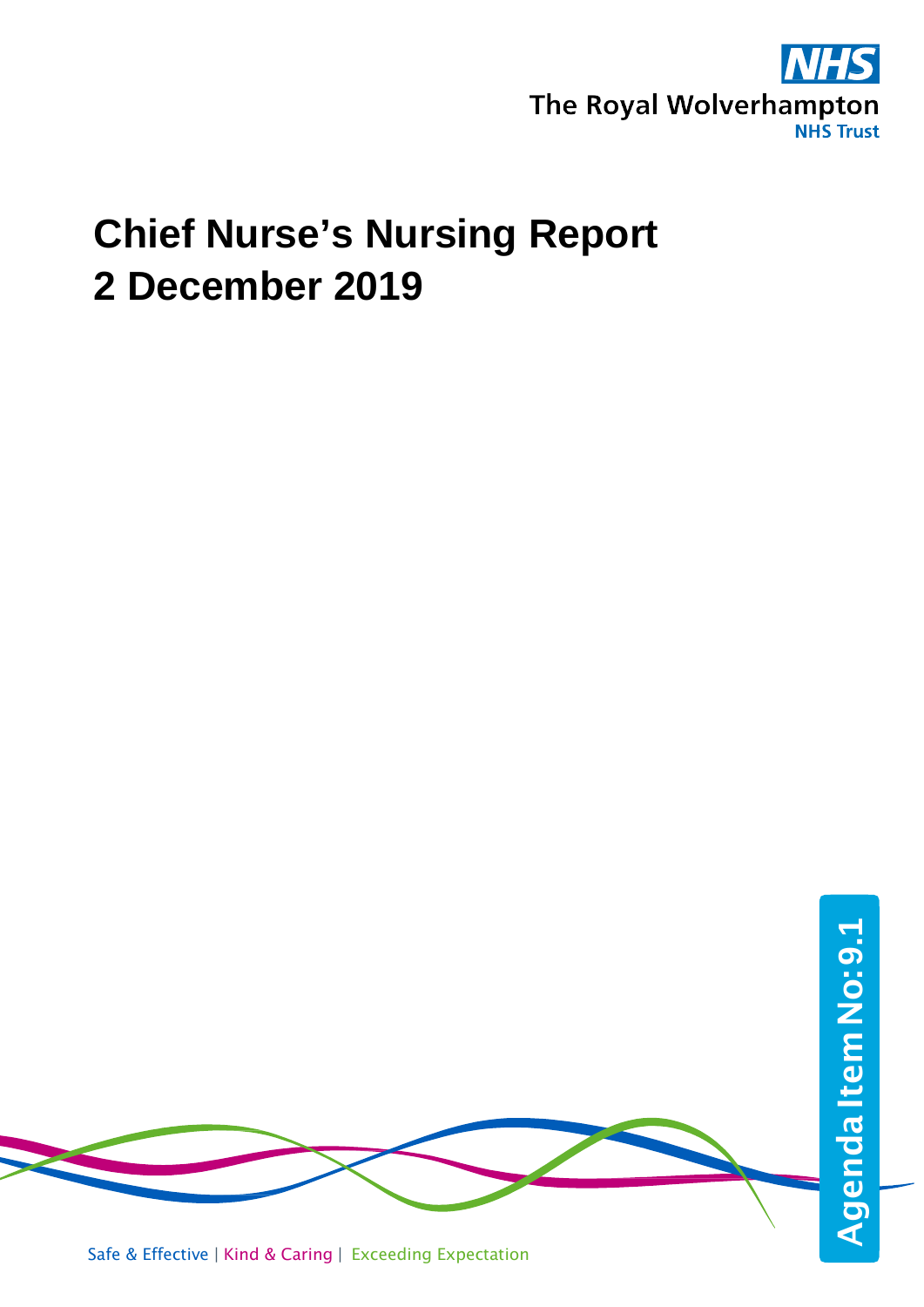**NHS** The Royal Wolverhampton

|  | ,∽        | ---- |  |
|--|-----------|------|--|
|  | JHS Trust |      |  |

|                                                                | <b>Trust Board Report</b>                                                                                                                                                                                                                                                                                                                                                                                                                                                                                                                                                                                                                                                                                                                                                                                                                                                                                                                                                                                                                                                                                                                                                                         |  |  |  |  |  |  |  |
|----------------------------------------------------------------|---------------------------------------------------------------------------------------------------------------------------------------------------------------------------------------------------------------------------------------------------------------------------------------------------------------------------------------------------------------------------------------------------------------------------------------------------------------------------------------------------------------------------------------------------------------------------------------------------------------------------------------------------------------------------------------------------------------------------------------------------------------------------------------------------------------------------------------------------------------------------------------------------------------------------------------------------------------------------------------------------------------------------------------------------------------------------------------------------------------------------------------------------------------------------------------------------|--|--|--|--|--|--|--|
| <b>Meeting Date:</b>                                           | 2 <sup>nd</sup> December 2019                                                                                                                                                                                                                                                                                                                                                                                                                                                                                                                                                                                                                                                                                                                                                                                                                                                                                                                                                                                                                                                                                                                                                                     |  |  |  |  |  |  |  |
| Title:<br><b>Executive</b>                                     | <b>Chief Nursing Officer Report</b><br>Comprising of:<br>Right staff, right place, right time, nurse/midwifery education and excellence<br>in care.<br>Key updates in this report include:                                                                                                                                                                                                                                                                                                                                                                                                                                                                                                                                                                                                                                                                                                                                                                                                                                                                                                                                                                                                        |  |  |  |  |  |  |  |
| Summary:                                                       | Achievements and challenges from the first year of the Nursing<br>System Framework are summarised.<br>In October 2019, there was a decrease in the total registered nurse<br>and midwife vacancies from 202.2 WTE to 182.03 WTE.<br>35.62 WTE (24.62 WTE allocated and 11.0 WTE unallocated)<br>$\bullet$<br>registered nurses/midwifes are planned to commence in November<br>2019.<br>In terms of the Nursing Clinical Fellowship Programme, 127 offers<br>have been made and 42 individuals are currently in post.<br>In November 2019, there were 10 registered nurses, 23 clinical nurse<br>$\bullet$<br>fellows, 16 newly qualified nurses, 3 specialist registered nurses, 1<br>neonatal nurse manager, 1 research nurse, 1 midwife and 11<br>Healthcare Assistants in attendance at the Trust's induction<br>programme.<br>194 student placement places have been offered to universities and<br>$\bullet$<br>the Trust has received 186 students.<br>Detailed investigation has been undertaken to further understand the<br>$\bullet$<br>ongoing challenges with late patient observations and key findings<br>and actions in progress are articulated in the main body of this report. |  |  |  |  |  |  |  |
| <b>Action</b><br><b>Requested:</b>                             | Receive and note.                                                                                                                                                                                                                                                                                                                                                                                                                                                                                                                                                                                                                                                                                                                                                                                                                                                                                                                                                                                                                                                                                                                                                                                 |  |  |  |  |  |  |  |
| For the attention<br>of the Board                              | As below                                                                                                                                                                                                                                                                                                                                                                                                                                                                                                                                                                                                                                                                                                                                                                                                                                                                                                                                                                                                                                                                                                                                                                                          |  |  |  |  |  |  |  |
| <b>Assure</b>                                                  | Reducing nursing staff vacancies and focusing on improving their<br>$\bullet$<br>retention remains one of the key priorities.                                                                                                                                                                                                                                                                                                                                                                                                                                                                                                                                                                                                                                                                                                                                                                                                                                                                                                                                                                                                                                                                     |  |  |  |  |  |  |  |
| <b>Advise</b>                                                  | Focused efforts have continued to recruit and retain the nursing,<br>$\bullet$<br>midwifery and health visiting workforce at the Trust. Please see more<br>details in the summary above and main body of the report.                                                                                                                                                                                                                                                                                                                                                                                                                                                                                                                                                                                                                                                                                                                                                                                                                                                                                                                                                                              |  |  |  |  |  |  |  |
| <b>Alert</b>                                                   | In October 2019 there were 19 RN/RM and 5 unregistered nursing staff<br>$\bullet$<br>leavers, which represents a decrease in both RN/RM and unregistered<br>nursing staff leavers when compared with September's data.                                                                                                                                                                                                                                                                                                                                                                                                                                                                                                                                                                                                                                                                                                                                                                                                                                                                                                                                                                            |  |  |  |  |  |  |  |
| <b>Author + Contact</b><br><b>Details:</b>                     | Martina Morris and Vanessa Whatley – Deputy Chief Nurses<br>Tel 01902 695859 or 01902 695968<br>Email Martina. Morris@nhs.net and Vanessa. whatley@nhs.net                                                                                                                                                                                                                                                                                                                                                                                                                                                                                                                                                                                                                                                                                                                                                                                                                                                                                                                                                                                                                                        |  |  |  |  |  |  |  |
| <b>Links to Trust</b><br><b>Strategic</b><br><b>Objectives</b> | 1. Create a culture of compassion, safety and quality<br>2. Proactively seek opportunities to develop our services<br>3. To have an effective and well integrated local health and care system that<br>operates efficiently<br>4. Attract, retain and develop our staff, and improve employee engagement<br>5. Maintain financial health – Appropriate investment to patient services<br>6. Be in the top 25% of all key performance indicators                                                                                                                                                                                                                                                                                                                                                                                                                                                                                                                                                                                                                                                                                                                                                   |  |  |  |  |  |  |  |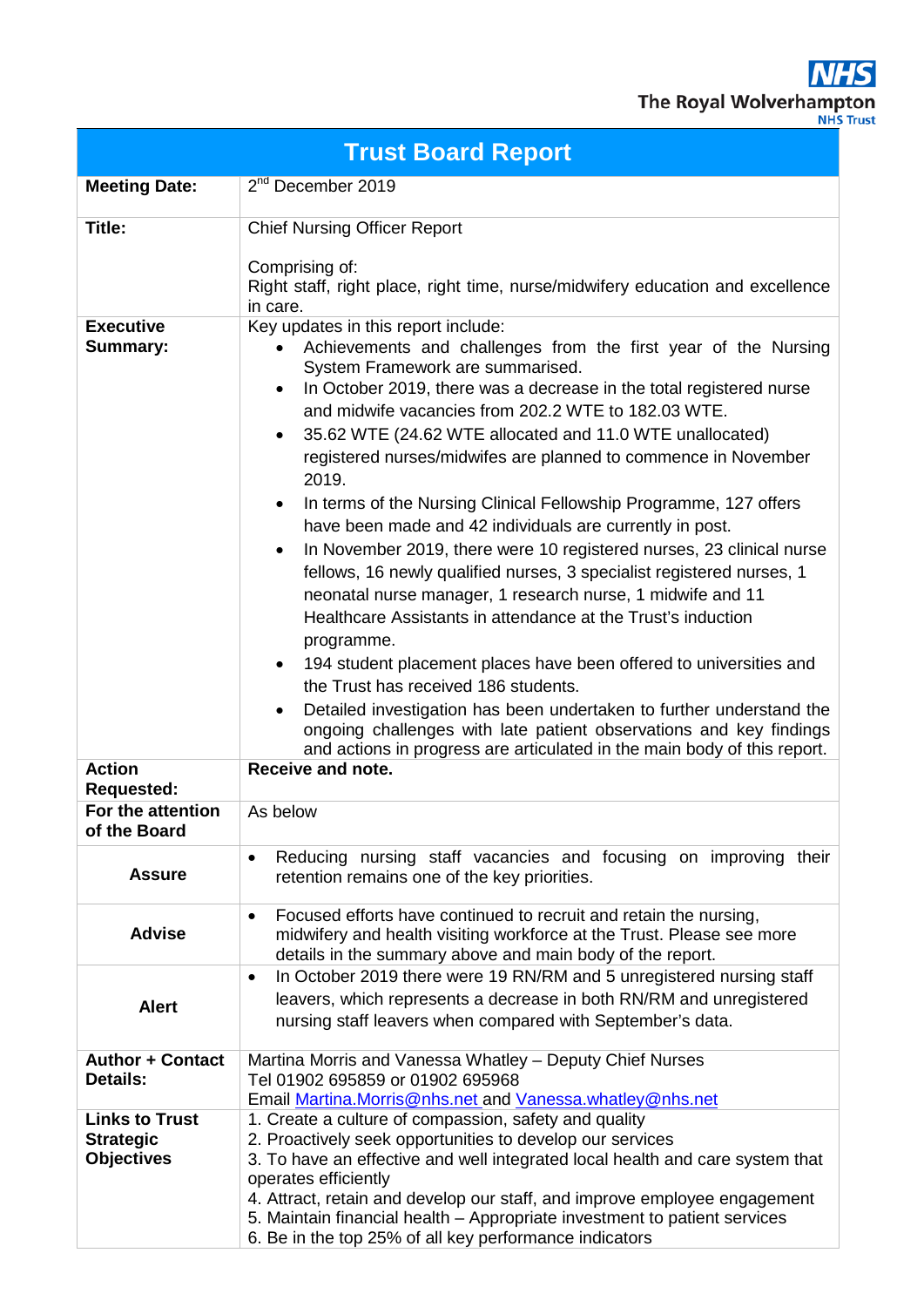|  | <b>TB Report</b> |  |
|--|------------------|--|
|--|------------------|--|

| None                                                                                                                                                                                                                                                                                                                                                                                                                                                                                                                                                                                                                                                               |  |  |  |  |  |  |  |
|--------------------------------------------------------------------------------------------------------------------------------------------------------------------------------------------------------------------------------------------------------------------------------------------------------------------------------------------------------------------------------------------------------------------------------------------------------------------------------------------------------------------------------------------------------------------------------------------------------------------------------------------------------------------|--|--|--|--|--|--|--|
|                                                                                                                                                                                                                                                                                                                                                                                                                                                                                                                                                                                                                                                                    |  |  |  |  |  |  |  |
| This is a standard report using the previous month's data. It may be subject<br>to cleansing and revision.                                                                                                                                                                                                                                                                                                                                                                                                                                                                                                                                                         |  |  |  |  |  |  |  |
| Safe: patients, staff and the public are protected from abuse and avoidable<br>harm.<br><b>Effective:</b> care, treatment and support achieves good outcomes, helping<br>people maintain quality of life and is based on the best available evidence.<br>Caring: Staff involve and treat everyone with compassion, kindness, dignity<br>and respect.<br>Responsive: services are organised so that they meet people's needs.<br>Well-led: the leadership, management and governance of the organisation<br>make sure it's providing high-quality care that's based around individual<br>needs, that it encourages learning and innovation, and that it promotes an |  |  |  |  |  |  |  |
| open and fair culture.<br>No negative impact.<br><b>Diversity Impact</b>                                                                                                                                                                                                                                                                                                                                                                                                                                                                                                                                                                                           |  |  |  |  |  |  |  |
|                                                                                                                                                                                                                                                                                                                                                                                                                                                                                                                                                                                                                                                                    |  |  |  |  |  |  |  |
| TRR 3644 - currently amber risk (9)                                                                                                                                                                                                                                                                                                                                                                                                                                                                                                                                                                                                                                |  |  |  |  |  |  |  |
| Funding has been provided to improve quality and workforce.                                                                                                                                                                                                                                                                                                                                                                                                                                                                                                                                                                                                        |  |  |  |  |  |  |  |
| Public                                                                                                                                                                                                                                                                                                                                                                                                                                                                                                                                                                                                                                                             |  |  |  |  |  |  |  |
| QGAC<br><b>TMC</b><br><b>Policy Group</b><br>Senior Nursing, Midwifery and Health Visiting Strategic Group                                                                                                                                                                                                                                                                                                                                                                                                                                                                                                                                                         |  |  |  |  |  |  |  |
| Safer staffing and national quality requirements.                                                                                                                                                                                                                                                                                                                                                                                                                                                                                                                                                                                                                  |  |  |  |  |  |  |  |
| In determining this matter, the Board should have regard to the Core<br>principles contained in the Constitution of:<br>High standards of excellence and professionalism<br>Service user preferences<br>$\bullet$<br>Cross community working<br><b>Best Value</b><br>Accountability through local influence and scrutiny                                                                                                                                                                                                                                                                                                                                           |  |  |  |  |  |  |  |
|                                                                                                                                                                                                                                                                                                                                                                                                                                                                                                                                                                                                                                                                    |  |  |  |  |  |  |  |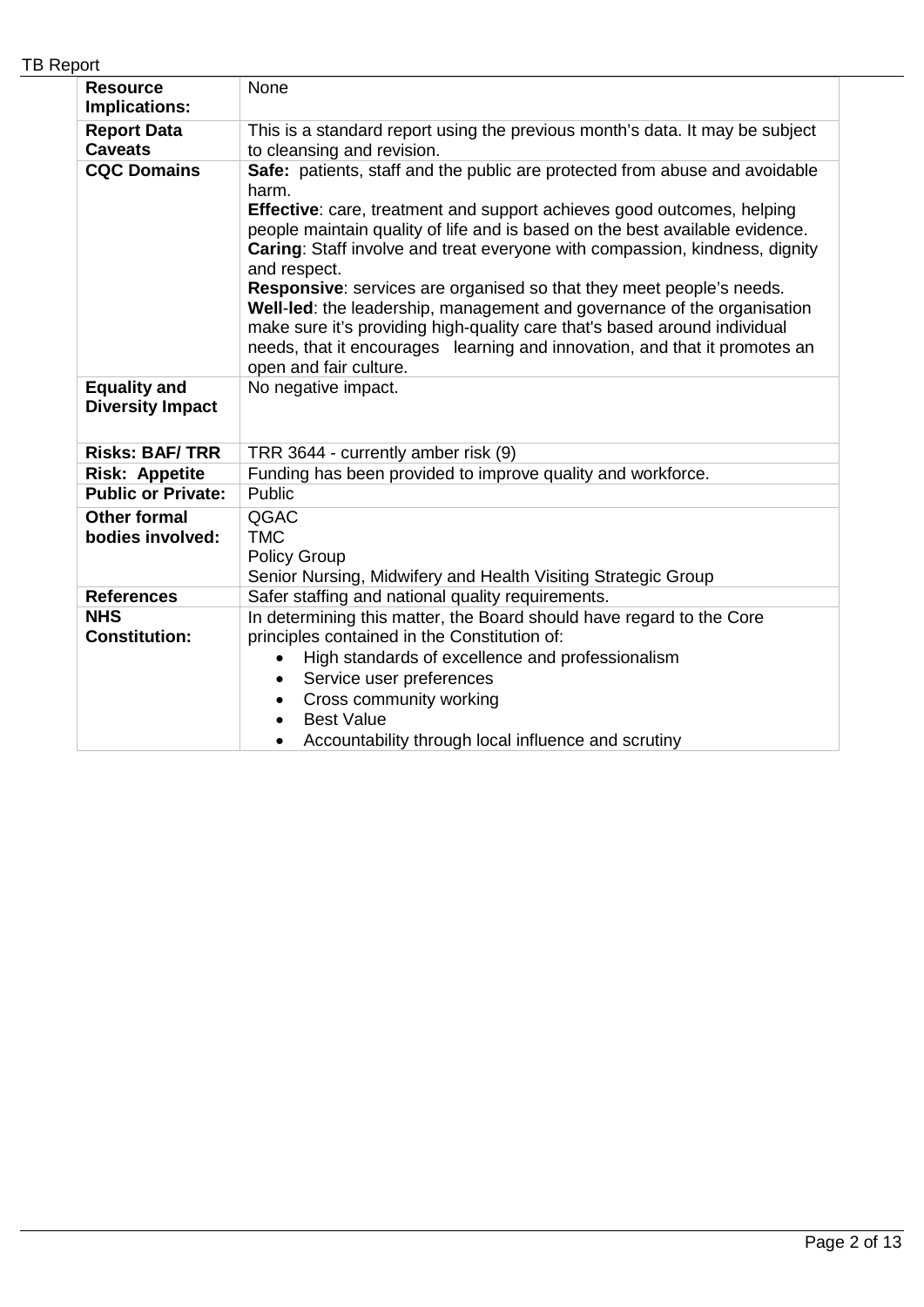# **Report Details**

#### **Nursing Quality Dashboard**

The Nursing Quality Dashboard (Appendix 1) has been developed to provide an 'at a glance' view of ward/department/service performance with regards to structure, process and outcomes. The metrics contained within the dashboard are existing metrics that are reported on monthly and have been collated into one document to provide an overview. Appendix 1 should be referred to see areas included in the dashboard. Key points from this month's report are highlighted below.

| Key points from October 2019 Dashboard               | <b>Action/Mitigation</b>                         |
|------------------------------------------------------|--------------------------------------------------|
| Increase in falls in month by 8 in the areas covered | Focus remains on falls, with a number of CQI     |
|                                                      | projects ongoing. All falls are scrutinised and  |
|                                                      | learning discussed at the Falls Prevention       |
|                                                      | Group. Falls remain below last year's levels.    |
| Pressure ulcers increase by 8 in the areas covered   | A community pressure ulcer action plan has       |
|                                                      | been developed and presented at CQRM. A          |
|                                                      | plan for acute services in in development. Anti- |
|                                                      | embolism stockings have been raised as a         |
|                                                      | specific risk and education is planned.          |
| Vacancies in the areas covered are reduced by        | Impact from international recruitment and        |
| 20.57                                                | Nursing Clinical Fellows are now impacting       |
|                                                      | positively on vacancy rates.                     |
| Late observations remain high at 23%                 | See below for detailed findings and plan.        |
|                                                      |                                                  |
| FFT response rate has reduced to 25.4% however       | Data is being analysed to further understand     |
| the number of recommendations has increased to       | this position. A further update will be provided |
| 171.9                                                | next month.                                      |

# **Right Staff, Right Place, Right Time**

# **Nursing, Midwifery and Health Visiting**

The report below is based on data obtained from ESR and finance which provides a much more complete and accurate report. It is divided into three sections registered nurse/midwife, unregistered and others which include ward assistants ward hostess and ward receptionists.

The table below provides the breakdown of vacancies by Division and staff group at the end of October  $2019$ 

|                   | <b>Division 1</b> | <b>Division 2</b> | <b>Division 3</b> | <b>Total</b> |
|-------------------|-------------------|-------------------|-------------------|--------------|
| <b>Registered</b> | 82.99             | 56.74             | 42.3              | 182.03       |
| nurse wte         |                   |                   |                   |              |
| <b>Unregister</b> | 24.31             | 27.62             | 3.42              | 55.35        |
| ed wte            |                   |                   |                   |              |
| Other wte         | 9.7               | 3.6               | 2.8               | 16.1         |
| <b>Total wte</b>  | 116.99            | 87.96             | 48.52             | 253.48       |

The graphs below illustrate the trend by month by staff group.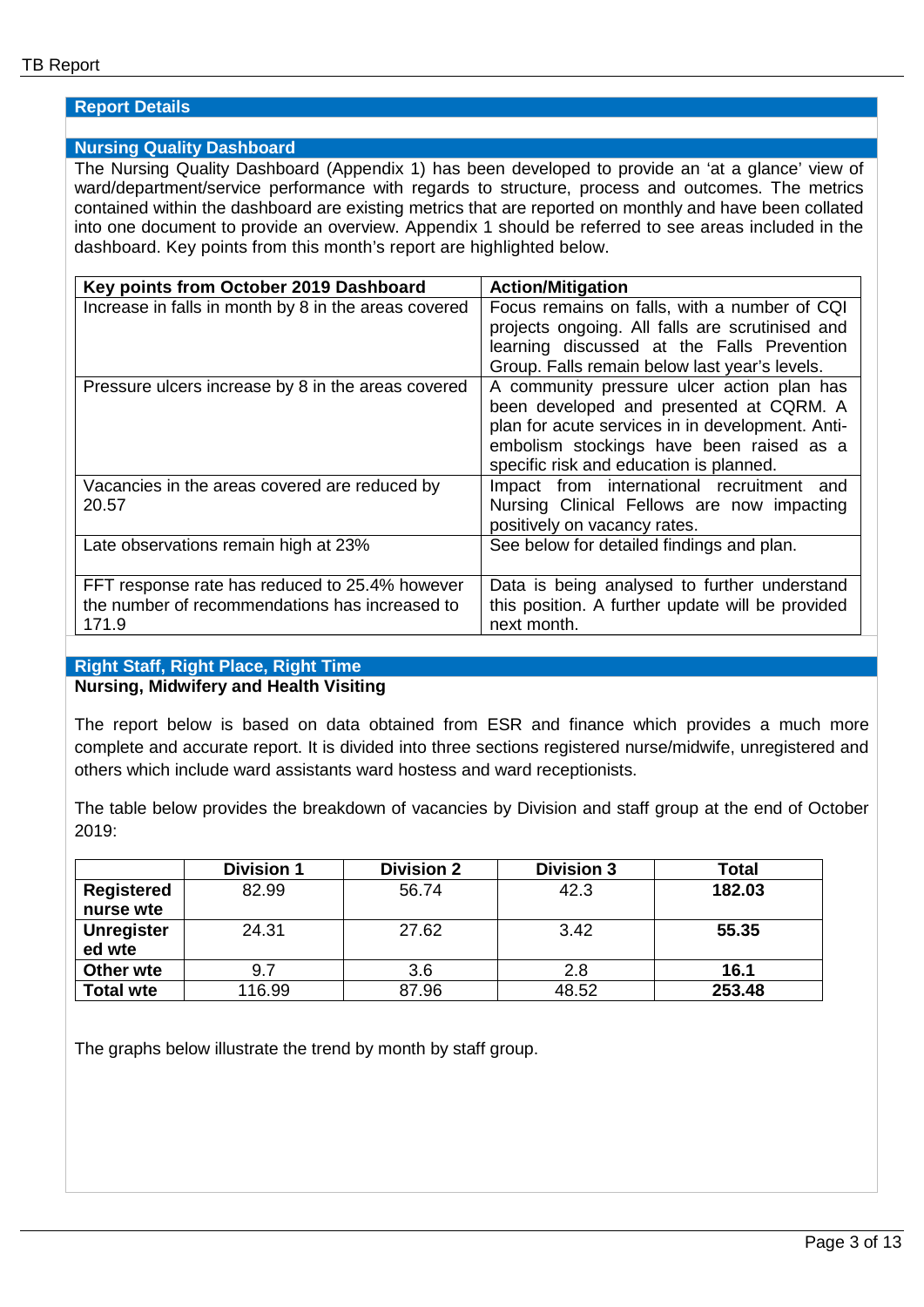

The above graph is illustrating a decrease in the total registered nurse and midwife vacancies from 202.2 wte to 182.03 wte. 35.62 wte (24.62 wte allocated and 11.0 wte unallocated) registered nurses/midwifes are planned to commence in November 2019.





The number of unregistered nursing staff vacancies has decreased by 5 wte in October 2019, with 27.19 wte new starters planned for November 2019 and recruitment activities ongoing.

The hot spot areas for registered nurse vacancies include:

- Div. 1– ICCU, A23, A5 and A6.
- $\bullet$  Div. 2 CHU, C15, Deanesly, C24, C25 and C19.

# **Actions in progress**

Weekly interviews are being held to recruit to the International Clinical Fellowship Programme posts and they will join the OSCE boot camp. In addition, individual wards are continuing with their local recruitment for registered nurses and midwives. Generic health care assistant recruitment is ongoing with interviews taking place on a regular basis.

# **Leavers**

In October 2019, 19 RN/RM and 5 unregistered nursing staff left the Trust which represents a reduction on the last month.

# **Nursing Clinical Fellowship Programme**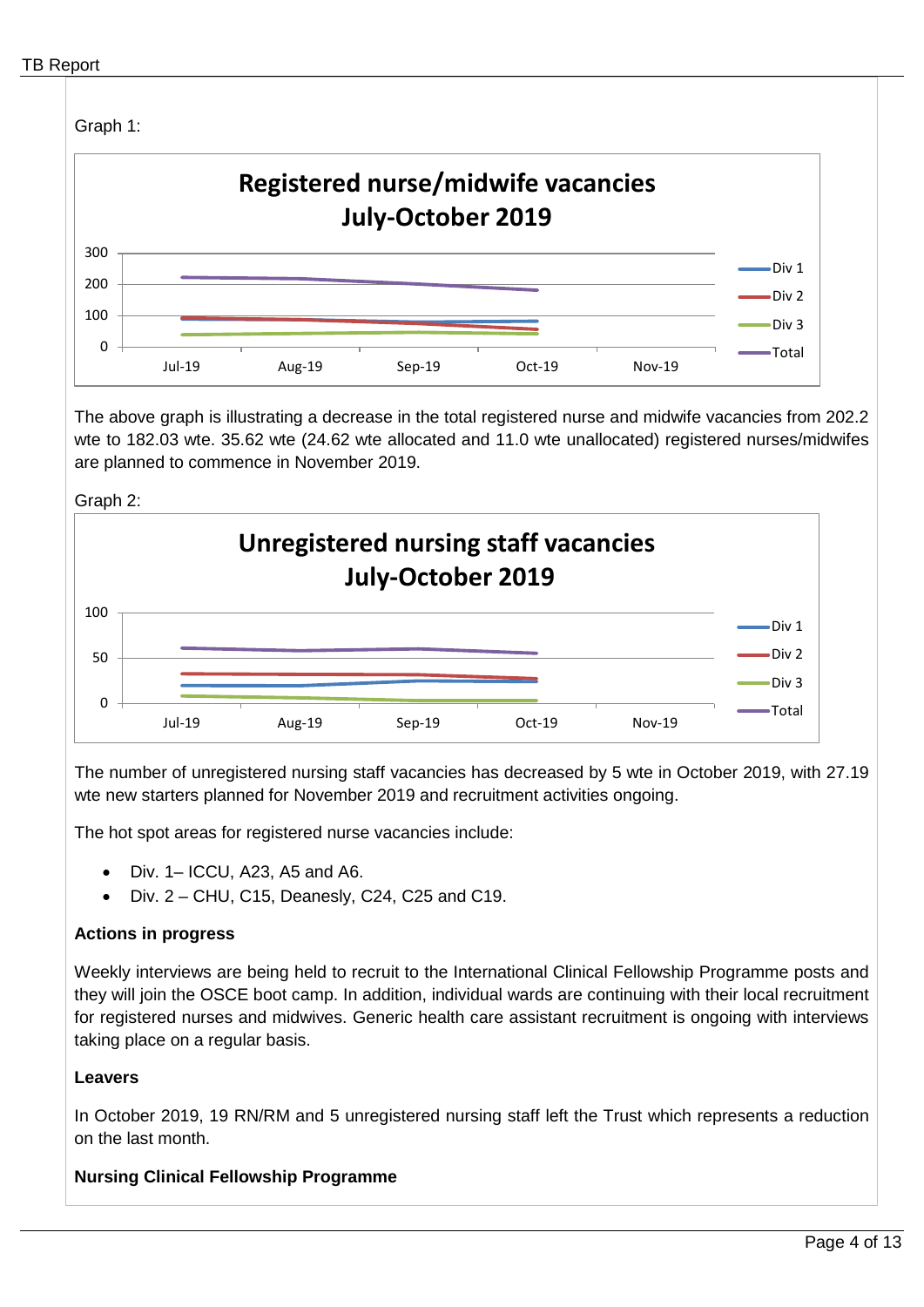127 offers have been made and 42 individuals are currently in their Nursing Clinical Fellowship posts.

# **International Recruitment**

| <b>Philippine Nurses with</b> | Philippine Nurses arrived in |
|-------------------------------|------------------------------|
| conditional offers            | the UK                       |
| 24 in the pipeline            | 29                           |

 $N.B$  – the above data was accurate as at  $6<sup>th</sup>$  November 2019.

#### **Induction Attendance**

In November 2019, there were 10 registered nurses, 23 clinical nurse fellows, 16 newly qualified nurses, 3 specialist registered nurses, 1 neonatal nurse manager, 1 research nurse, 1 midwife and 11 Healthcare Assistants in attendance at the Trust's induction programme.

#### **Student capacity**

The following places have taken up by universities for first year home based students within the Trust for September 2019. Please note the places the Trust has offered are indicated in brackets.

|                      | Wolverhampton | Staffordshire | Keele |          |
|----------------------|---------------|---------------|-------|----------|
| Adult                | 105(112)      | 38(38)        | 3(6)  | 146(156) |
| Child                | 9(8)          | 6(6)          | 0(2)  | 15(16)   |
| <b>Mental Health</b> | 1(4)          |               |       | 1(4)     |
| Learning             | 1(3)          |               |       | 1(3)     |
| <b>Disability</b>    |               |               |       |          |
| Midwifery            | 15(14)        | 8(6)          |       | 21(20)   |
|                      | 131(141)      | 52(50)        | 3(8)  | 186(194) |

Between January to December 2020, it is anticipated that for most weeks, the Trust will have an average of 250-320 students in placements.

# **Trainee Nurse Associates (TNAs)**

15 of the original TNAs now have PIN numbers and 14 continue to work at the Trust. A further 3 need to obtain Level 2 maths qualification and their progression is being monitored. **Nursing Associate Apprentices**

- March 2018 cohort 8 are due to complete in March 2020 and we are awaiting details of their end point assessment.
- September 2018 cohort 8 out of 9 have progressed into year 2 (1 stepped off due to academic reasons).
- September 2019 cohort 5 have commenced their programme in September 2019.
- March 2020 cohort there are 10 potential applicants. We are currently checking that their certificates meet requirements and interviews are planned in December 2019.

# **Registered Nurse Apprentices**

17 out of 18 have progressed into year 2 (1 stepped off course for academic reasons).

# **Finalist Recruitment**

• 33 have commenced employment in the Trust.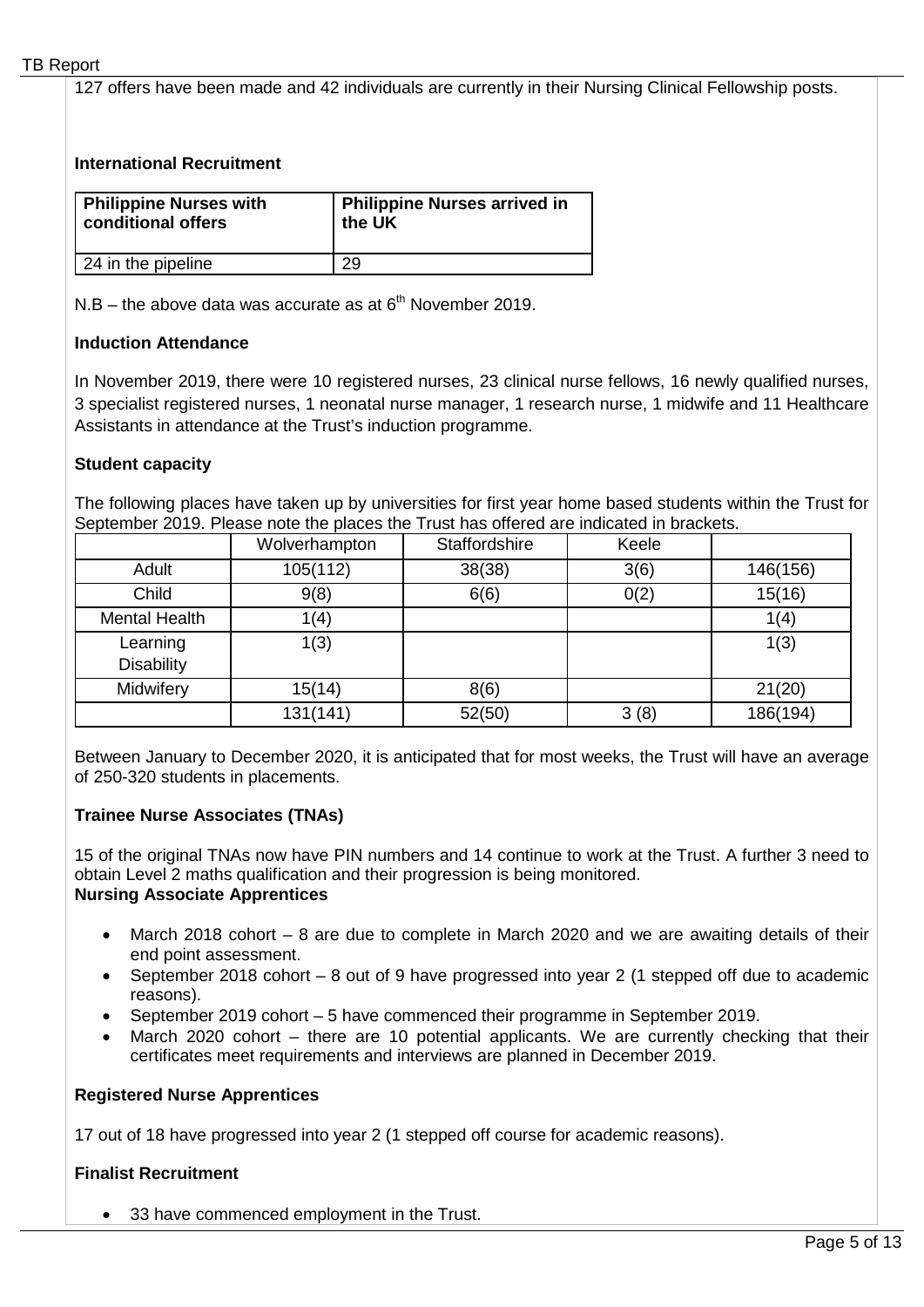- 117 are due to qualify in January 2020.
- 24 adult nursing students have secured posts in the Trust.
- 1 children's nursing student has secured a post in the Trust.

## **Return to Practice students**

There are currently 3 Return to Practice students on placement within the Trust who have commenced their placement from July 2019 with another 3 planned in the new year. They are required to complete between 150-450 hours of clinical practice as well as the theoretical elements.

#### **Allied Health Professionals (AHPs)**

The overall AHP vacancy rate has remained steady, with approximately 44.26 wte vacancies as at the end October 2019. The percentage vacancy rate currently ranges from 4% to17% across the professions with dietetics having the highest vacancies at the present time. Recruitment efforts continue to recruit into the vacancies.

#### **Quality and Safety**

#### **Late Patient Observations**

#### **1.0 Introduction**

An upgrade of Vitals (VitalPac) electronic observation system took place in March 2019. At the same time, the performance module, legacy CareFlow Vitals Performance reporting changed to CareFlow Vitals Operational Reports. Late observations data showed an immediate increase from <5% prior to the upgrade of Vitals to 9-10% post upgrade. In March, April, May and June 2019, the late observations data had consistently been over 9%, however in July the Trust had fully applied the new metrics when late observations increased to 19.93%. The situation has continued to deteriorate month on month with late observations reaching 22.28% in October 2019. As a result, an investigation has been completed to understand what factors continue to drive this position and what actions are required to rectify it.

#### **2.0 Comparison of the previous and current system**

| <b>Topic</b>                 | Pre-March 2019                                                                                                                                                                                                                                                                                                                                                           | Post-March 2019                                                                                                                  |
|------------------------------|--------------------------------------------------------------------------------------------------------------------------------------------------------------------------------------------------------------------------------------------------------------------------------------------------------------------------------------------------------------------------|----------------------------------------------------------------------------------------------------------------------------------|
| Vitals<br>(VitalPac)         | Older version of Vitals (VPP) in use                                                                                                                                                                                                                                                                                                                                     | Upgrade of Vitals (VOR) implemented                                                                                              |
| CareFlow<br><b>Vitals</b>    | Legacy performance reporting in place                                                                                                                                                                                                                                                                                                                                    | Commencement of new operational<br>reports                                                                                       |
| Reporting                    | More lenient tolerances of what counted as late<br>observation                                                                                                                                                                                                                                                                                                           | Change of tolerances of what counts as<br>late observation                                                                       |
|                              | Using the previous methodology, more observations<br>counted as on time because there was a 10 minute<br>buffer, which essentially gave staff additional time to<br>complete observations where the observation interval<br>is less than 100 minutes                                                                                                                     | A consistent 10% leeway only<br>implemented (not 10 minutes) and all<br>observations now included no matter how<br>late they are |
|                              | Observations later than 15 minutes discounted from<br>previous 'late observations' data. So for example, for<br>hourly observations, staff would routinely have an<br>extra four minutes leeway to complete the<br>observations (from 6 minutes to 10 minutes) and still<br>be classed as on time, but then if gone beyond 15<br>minutes this was excluded from the data | Observations delayed more than 15<br>minutes counted in the missed<br>observations data                                          |
|                              | The previous report was incorrectly reporting % of<br>observations on time. The definition of 'on time'<br>consisted of the observations 'on time' and those in<br>the 'overdue' category. Therefore the report was<br>reporting the % of observations not breached                                                                                                      | Correct reporting commenced - late<br>observations are counted as late and on<br>time are counted as on time                     |
| <b>ViEWS</b><br>and<br>NEWS2 | ViEWS in use<br>Only ViEWS of 7 or more required an observation                                                                                                                                                                                                                                                                                                          | NEWS2 implemented resulting in patients<br>with a red 3 score or 5 or more requiring<br>an observation interval of 1 hour        |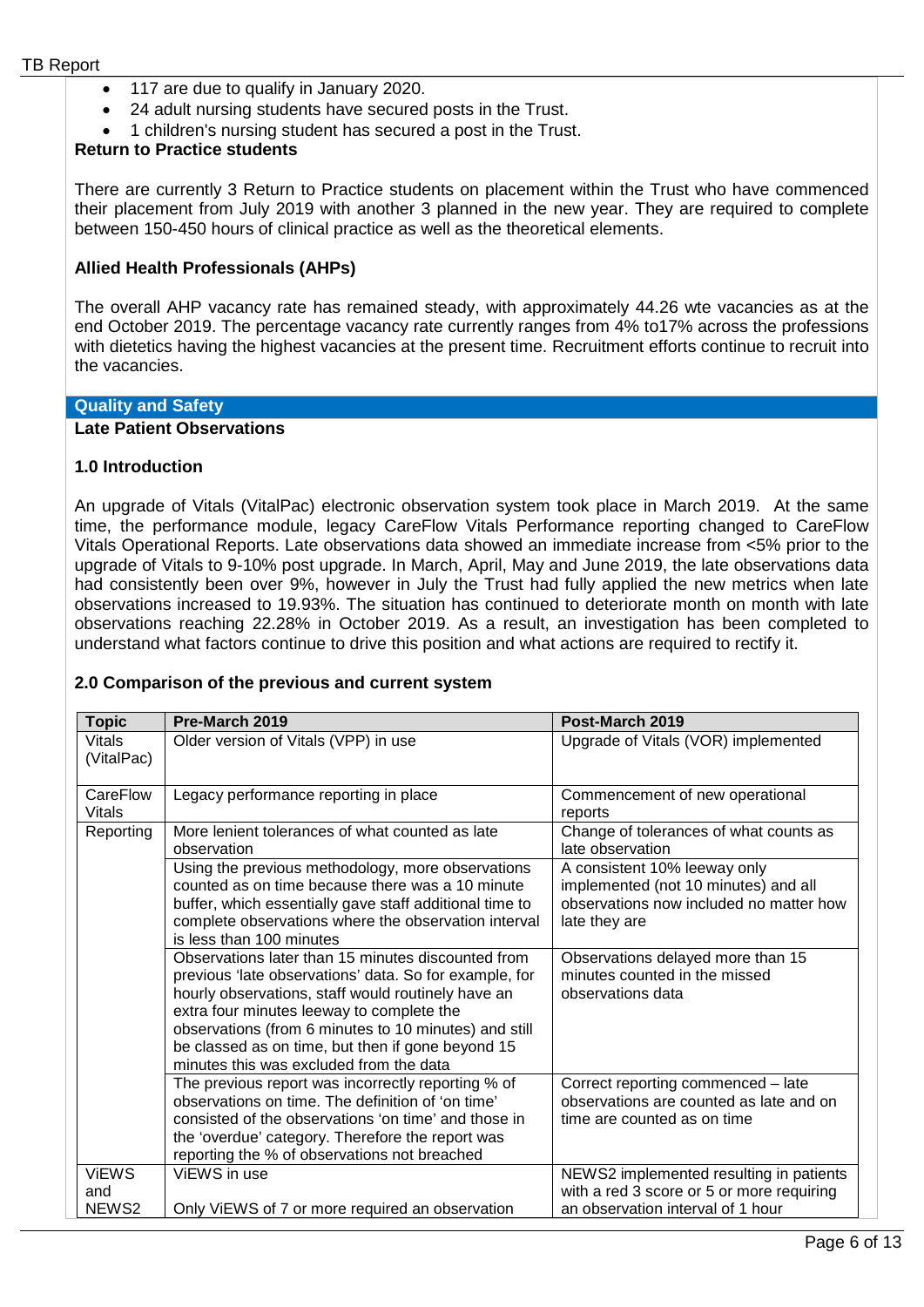| interval of 1 hour | increase in the total number of<br>An.    |
|--------------------|-------------------------------------------|
|                    | observations required for patients (two   |
|                    | thirds have scores of 5 or more requiring |
|                    | 1 hourly observations)                    |

# **3.0 Data, triggers and RAG rating of performance**

Trust performance – latest late observations data:

| <b>Oct 18</b> |        |       |       | Nov 18   Dec 18   Jan 19   Feb 19    Mar 19   Apr 19   May 19   June |  |  | July | Aug | Sept | Oct |
|---------------|--------|-------|-------|----------------------------------------------------------------------|--|--|------|-----|------|-----|
|               |        |       |       |                                                                      |  |  |      |     |      |     |
| 4.68%         | -4.85% | 4.70% | 5.22% | 4.86%                                                                |  |  |      |     |      |     |

N.B: Please refer to Appendix 2 for the individual ward data.

# RAG rating of performance (historically agreed):

|                    | ____ | ___ |  |     |  |
|--------------------|------|-----|--|-----|--|
| Green <5%          |      |     |  |     |  |
| Amber 5.1-9.9%     |      |     |  |     |  |
| <b>Red &gt;10%</b> |      |     |  |     |  |
|                    |      |     |  | . . |  |

Please note this currently differs from the RAG automatically applied by the reporting system.

# **4.0 Investigation**

A detailed investigation was conducted in November 2019, which included:

- Review of reporting and Information Technology (IT) systems supporting the reporting element of the patient observation data.
- Stock takes of iPods and observation machines.
- Follow through of a selected sample of patient pathways from a clinical and IT perspective.
- Review of the current late observations action plan overseen by the Heads of Nursing.

The investigation revealed the following:

- The Information Team are unable to test the difference between the old and new reporting as the methodology System C have used is unclear. However, if the logical understanding behind the reporting changes was applied, then the current observations results would be similar to the old performance. We therefore do not believe that practice has deteriorated since the pre upgrade period.
- There are a number of IT issues making it difficult for the Trust to fully understand and address the challenges following the system upgrade. Please refer to Appendix 2 for the full list.
- PAS link between the admission portals and wards contributing to late observations. Please refer to Appendix 2 for the explanation.
- Actions taken at discharge impacting negatively on the late observations performance. An example of this is when patients are discharged or moved to the discharge lounge then the nurse often moves the patient on Vitals to 'off ward' where they mistakenly think the observations clock stops. The patient is actually taken off PAS some time later (in the case of the discharge lounge the next day). The correct action would be to select in the settings for that patients to stop observations.
- There are variable practices in terms of observations being taken (some nurses are carrying iPods and constantly checking when observations are due; other areas have iPods in patient bays; some neighbouring wards are reminding each other when observations are due).
- Task prioritisation challenges e.g. some bank nurses prioritising personal care over observations.
- Hardware issues in some clinical area with regards to the availability of iPods and Patient Observations machines. A stock take for each clinical area was completed on  $12<sup>th</sup>$  November and shared with the Heads of Nursing for follow up.
- Staffing challenges on some wards contributing to late observations although the staffing levels across the board continue to improve as a result of ongoing focus on recruitment and retention.
- The majority of patients default to 4 or 6 hourly observations even though they may not be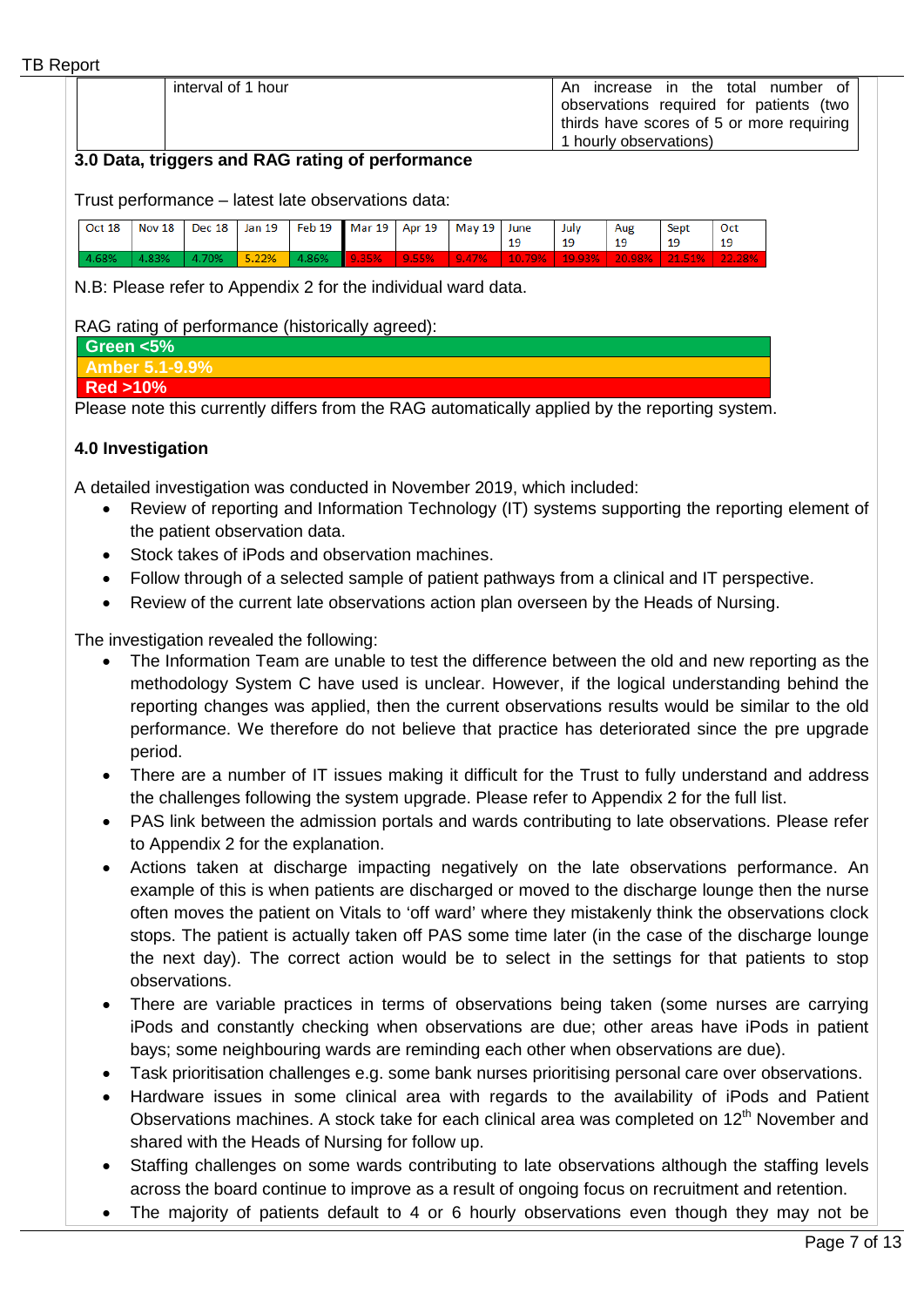required. There is no consistency in this position being reviewed for each patient at daily ward rounds/huddles.

• Vitals is currently not in use across a number of areas such as Emergency Department, Clinical Decision Unit, paediatrics, maternity and West Park Hospital wards.

# **5.0 Actions Being Taken**

- An improvement plan has been developed, led by the Heads of Nursing, to drive improvements. This is supported by sharing and monitoring of daily data.
- A support from the Continuous Quality Improvement (CQI) team has been secured to support improvements required.
- The following wards have agreed to undertake short CQI projects to test small changes to practices to determine their impact on late observations. These include, C25 and C41 (trialling a review of observation frequency at daily huddles) and C15 and C16 (trialling the use of 'no monitoring' functionality for patients being discharged).
- Discharge Lounge has started to prompt wards on handover to switch all patients being transferred into the area to 'no monitoring'.
- IT team are currently investigating admissions to PAS onto C55 (CDU) and the connectivity to Vitals.
- Education sessions are being planned for nurses and midwives focusing on the management of the deteriorating patient.
- A meeting is being organised with Walsall Healthcare NHS Trust to discuss Vitals and our compare practices.
- Contacts are being made at other organisations we have not approached previously to ascertain whether they use Vitals and to benchmark late observations data.
- Best practice guides are being tested on the pilot wards which will be rapidly disseminated Trust wide should they prove to have the desired impact.
- The IT team will organise a call between the Trust and a clinician at System C who has been involved in the Vitals programme of work.

# **6.0 Next Steps**

The CQI programme of work will continue to be expedited over the next 2 months with rapid improvement cycles based on learning from the improvement projects currently in place.

Please refer to Appendix 1 for more details with regards to individual ward performance.

# **Nursing System Framework – Annual Summary**

As the Nursing System Framework (NSF) reaches its first anniversary we can report on a great number of achievements and developments, many of which will lay the foundations for the second and final year of the current framework and beyond. There have also been a smaller number of areas which either have not progressed or have deteriorated and have been raised as risks in previous reports as appropriate. This section provides a brief update by each of the six pillars of the NSF. A more detailed summary is available in the Diligent Reading Room.

# **Right staff in the right place at the right time**

Though the aim of recruiting 100 nurses per month has not been achieved, there have been significant developments in the recruitment of international nurses and nurses, both UK and international, through the Nursing Clinical Fellowship. Data capture methods to identify vacancies have changed significantly with more compressive reporting now in place. Current vacancies are reported previously and include a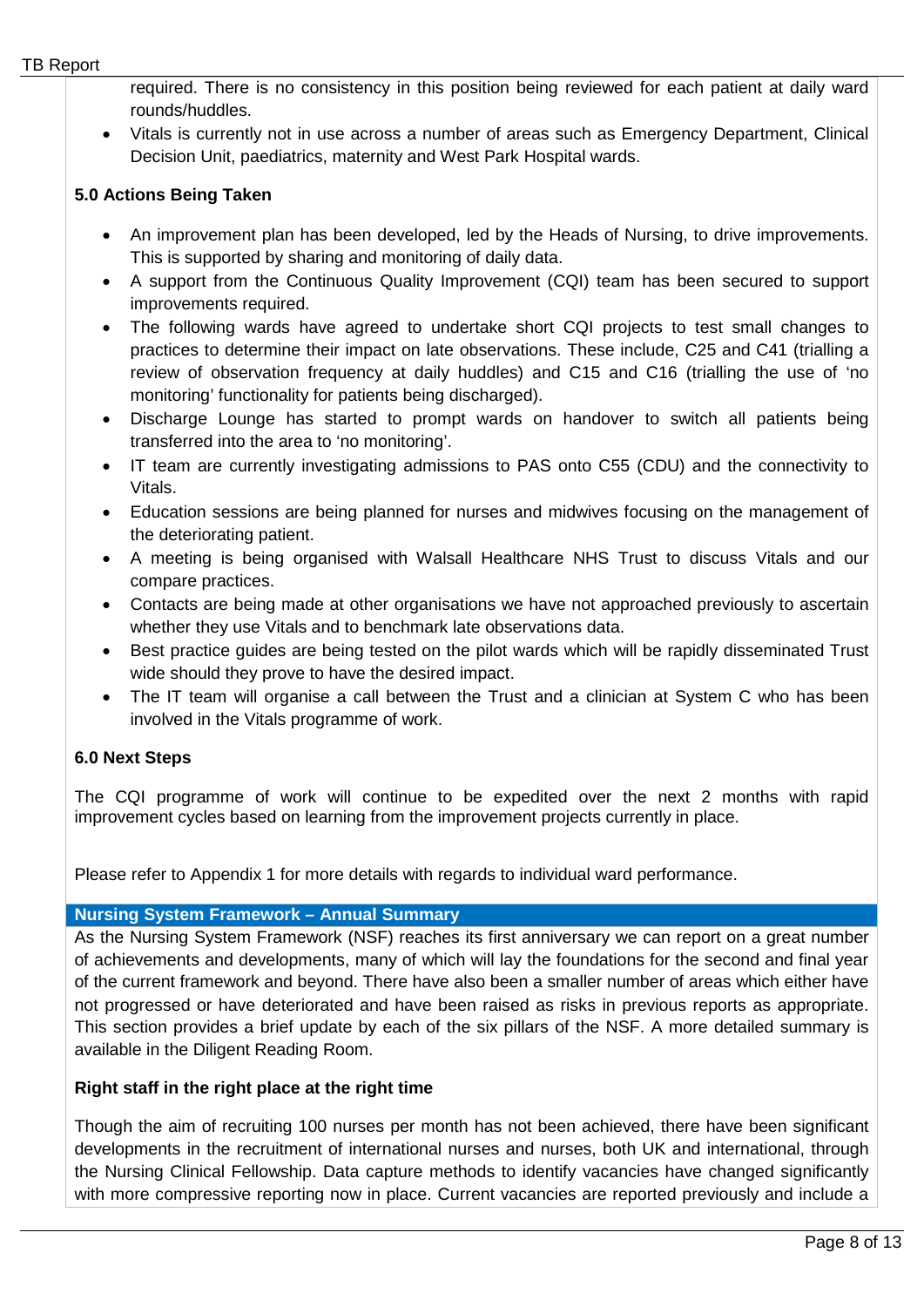variety of nursing positions including Clinical Nurse Specialists and Advance Nurse Practitioners. These specialist roles have been reviewed during the year as part of a collaborative scoping and results published in the nursing newsletter. The nursing workforce was reviewed in January and June 2019 and the governance framework supporting it revised. The Safecare module, aimed at collecting acuity and dependency data that is applied to the appropriate staffing model, has been rolled out, and accuracy testing is in progress on 30 wards across the trust.

# **Team structure**

The nursing and midwifery leadership structures have been reviewed with improvements to divisional matrons' structures aimed at improving the leadership of quality and safety. A Career Framework has been consulted on and launched; this supports development of the workforce at each stage towards career aspirations. Ensuring nurses, midwives and health visitors are recognised and that their academic contribution is visible has resulted in the development of a database which has been well supported with publications, conference presentations and award nominations and successes.

# **The Education Faculty**

Student nursing numbers have increased by over 60% and Band 5 development and aspiring Band 6 programmes are fully booked. The Trust's Observed/Objective Structured Clinical Examination (OSCE) programme was accredited with The University of Wolverhampton in May 2019 and the popular Making the Leap programme is in the process of accreditation. The Nursing Clinical Fellowship programme has attracted internal staff to advance to Masters and BSc. A clinical competency package has been scoped and identified and will launch early in 2020.

# **Excellence in Practice**

This section forms the largest section of the NSF. While some areas such as patient falls, have shown improvement (9% overall reduction and 50% improvement in falls with serious harm), reductions in deliveries outside of delivery suite and increase to over 16% of women booked onto the Midwifery Continuity of Care pathway and some increase in uptake of the family and friends test, there have also been challenges. These include an increase in MRSA acquisition, challenges in achieving the new *Clostridium difficile* trajectory following definition revisions and an increase in hospital and community acquired pressure ulcers, again following national changes in definition of healthcare acquisition. We had hoped to spread early successes in Shared Governance; however, this has been delayed and is now regaining ground. A newly developed quality audit tool and system of peer review supports excellence in practice.

# **Research & Technology**

There have been many presentations within the Trust on the subject of non-medical research as well as an annual research conference, aimed at encouraging and inspiring non-medical staff in undertaking and participation in research. A pilot culture survey has been undertaken in a small number of wards with an international provider facilitating benchmarking with peers. This has been an area of significant learning and, though delayed, has already provided insightful information to pilot areas on which to action.

# **Communication**

The NSF itself was launched in the first year with copies provided for every registered nurse and healthcare assistant (HCA). This was supported by Care to Share, the Trust's nursing newsletter with 8 publications a year. A blog is delayed but is in planning for early 2020.

# **Summary**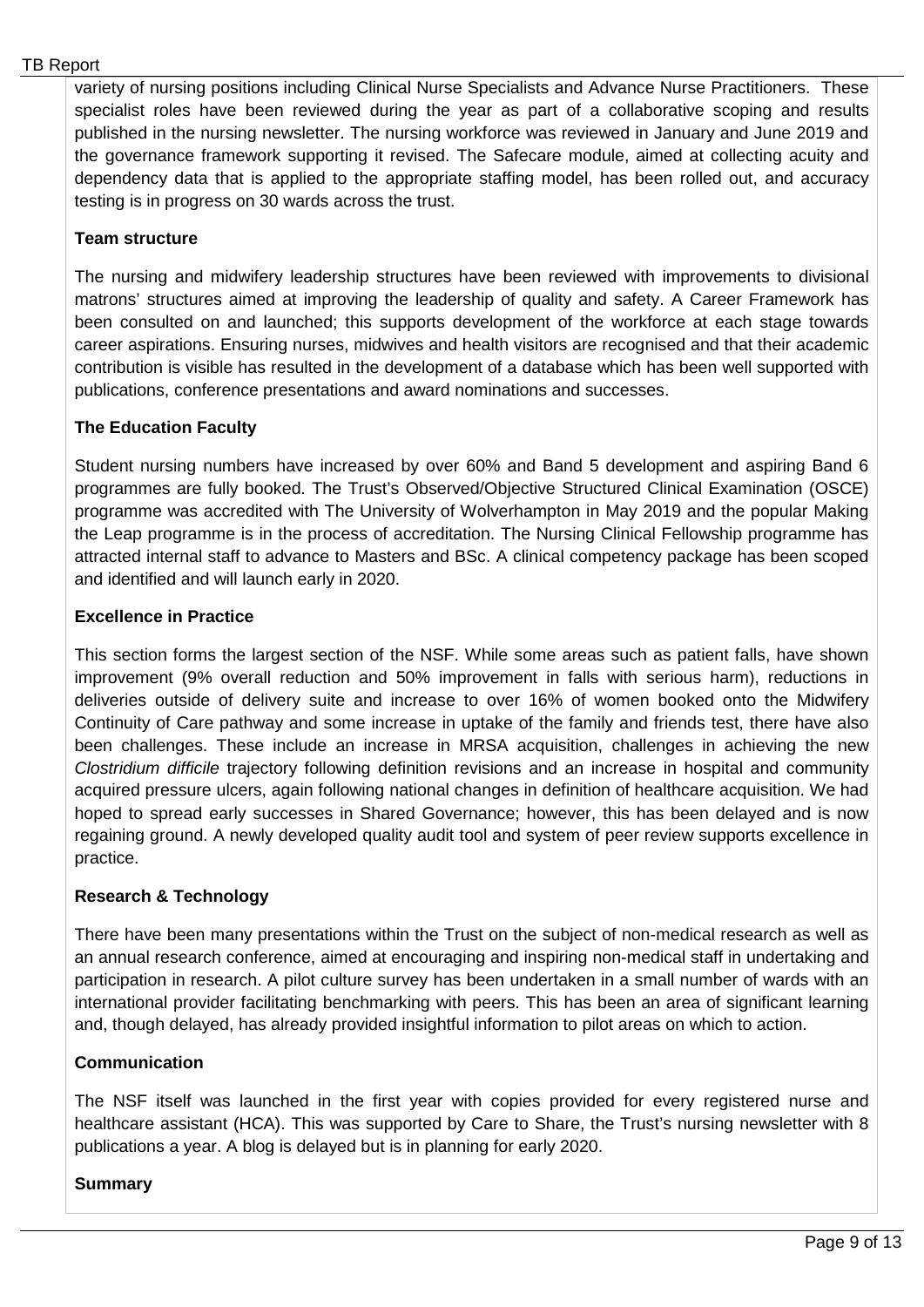In summary there have been significant foundations laid with some notable improvements on which Nursing, Midwifery and Health Visiting can build in 2020 and beyond. Year 2 will build on these for further quantifiable improvement in the quality of patient care through the NSI dashboard and audit results. It is beneficial to draw so many developments and elements of care together under one framework as many are interdependent with leads working together to achieve best results.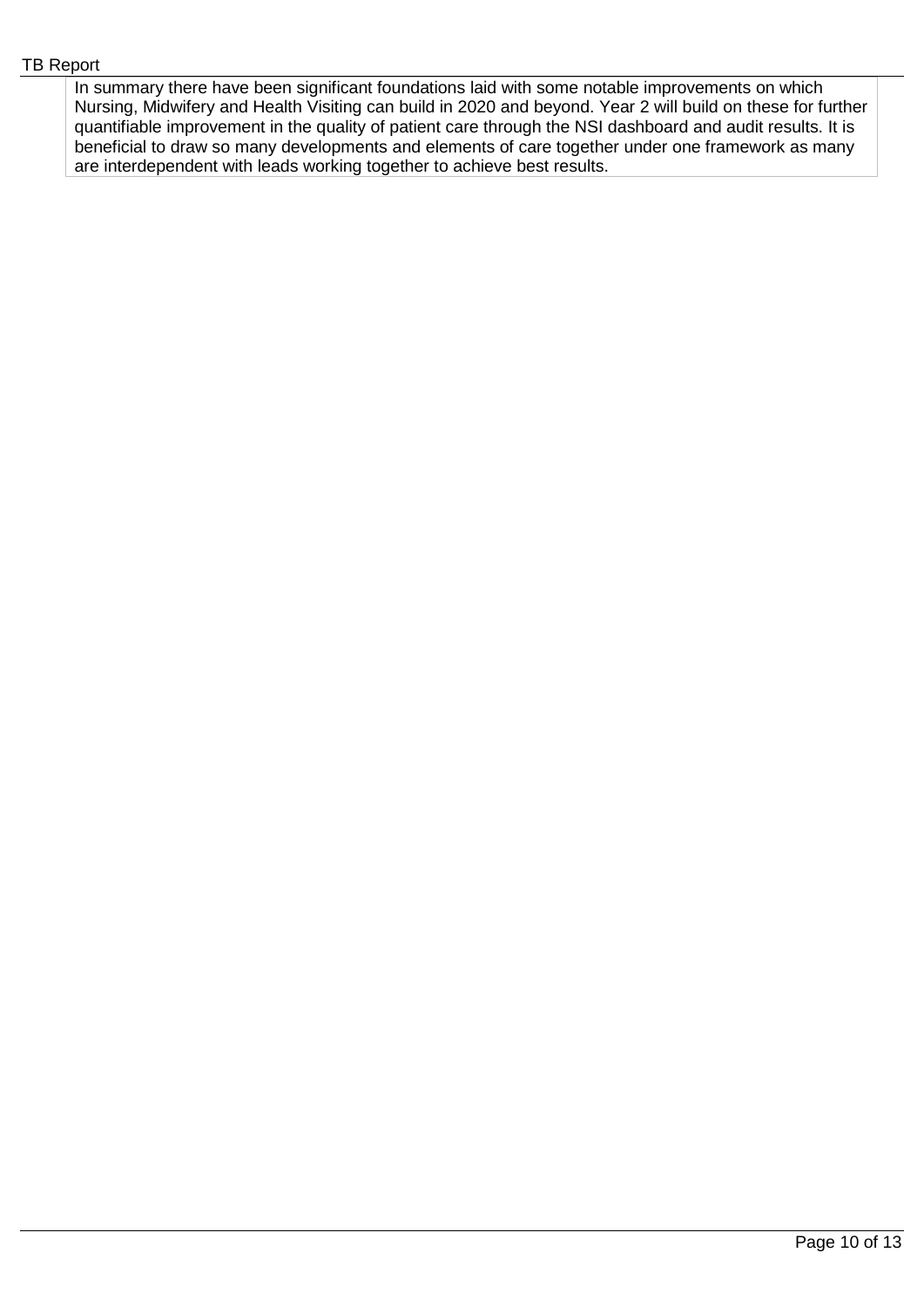

# **Appendix 1 Nursing Quality Dashboard October 2019**

| <b>RWT Executive Level Nursing Quality Dashboard</b>   |                                           |               |                                            |                      |  |                |                                                        |                                                                          |                      |                          |                  |                                   |                                            |                                        |                                      |                        |                          |                            |                                      |
|--------------------------------------------------------|-------------------------------------------|---------------|--------------------------------------------|----------------------|--|----------------|--------------------------------------------------------|--------------------------------------------------------------------------|----------------------|--------------------------|------------------|-----------------------------------|--------------------------------------------|----------------------------------------|--------------------------------------|------------------------|--------------------------|----------------------------|--------------------------------------|
|                                                        | <b>STRUCTURE</b><br>D                     |               |                                            |                      |  |                |                                                        | Data Period = End October 2019<br><b>PROCESS</b><br><b>PATIENT VOICE</b> |                      |                          |                  |                                   | OUTCOME                                    |                                        |                                      |                        |                          |                            |                                      |
| <b>Ward/Clinical</b>                                   |                                           |               | Worldorce - Nursing Whole Time Equivalents |                      |  |                |                                                        |                                                                          | <b>VitalPAC Late</b> |                          | FFT (Q1 2018-19) |                                   |                                            | Falls (Datix)                          |                                      |                        |                          |                            |                                      |
| Location                                               | ٠<br>$\mathbf{v}$                         | <b>Budget</b> | Vacancies / Trend / % ~ Budget             |                      |  | In recruitment | <b>Mandatory Training</b><br>% - trend from last month | Observations<br>C <sub>2</sub>                                           | <b>CHPPD</b>         | <b>Response Rate (%)</b> | Recommendations  | <b>Complaints</b>                 | <b>Pressure Ulcers</b><br>(Datix Reported) | Inc moderate harm                      | Serious harm                         | <b>Cardiac Arrests</b> | C-BIH                    | MISA<br>Acquisitions       |                                      |
|                                                        |                                           |               |                                            |                      |  |                |                                                        |                                                                          |                      |                          |                  |                                   |                                            |                                        |                                      |                        |                          |                            |                                      |
| Division 1<br>AS.                                      | $\mathbf{1}$                              | 39.4          | 3.1                                        |                      |  |                | 1,0                                                    | -89.4                                                                    | <b>Show</b>          | 5.9                      | 761              | <b>KEE</b>                        | - 10                                       | <b>START</b>                           |                                      | <b>CO</b>              | <b>SOF</b>               | $\sim$                     | $\bullet$                            |
| AG                                                     | $\mathbf 1$                               | 39.5          | 3.4                                        | 介                    |  |                | 0.8                                                    | $\Phi$<br>92.6<br>貴                                                      | 17.8                 | $-0.1$                   | 651              | 30                                | <b>ROT</b>                                 | io.                                    |                                      | 50.                    | <b>KON</b>               | <b>OF</b>                  | $-1$                                 |
| <b>Hilton Main</b>                                     | $\mathbf{1}$                              | 40.1          | 3.5                                        | ÷                    |  |                | 1.0                                                    | 97.7<br>T                                                                | 8.2                  | <b>But</b>               | 100              | $-1.68$                           | <b>CON</b>                                 | <b>SOF</b>                             | 100 <sup>o</sup>                     | <b>Sec</b>             | <b>SOF</b>               | <b>COM</b>                 | $-0-$                                |
| A9 - SEU                                               | $\mathbf{1}$                              | 69.6          | 2.8                                        | $\Phi$               |  |                | 1.0.                                                   | 93.9<br>會                                                                | $-1.51.91$           | $-6.8$                   | 22               | $-57.$                            | <b>STAR</b>                                | <b>NOE</b>                             |                                      | o.                     | (0)                      | <b>KOV</b>                 | $\bullet$                            |
| A12                                                    | $\mathbf{I}$                              | 36.9          | 4.3                                        | 音                    |  |                | O.O                                                    | $\ddot{\phantom{1}}$<br>90.2                                             | 18.9                 | 5.9                      | 25               | <b>Colub</b>                      | <b>SECTION</b>                             | - 69                                   |                                      | u op                   | Ho .                     | $-0+$                      | $-0-$                                |
| A14                                                    | $\mathbf{1}$                              | 37.2          | $-0.2$                                     | $\ddot{\phantom{1}}$ |  |                | 1.0                                                    | <b>SERVICE</b><br>$\ddot{\phantom{1}}$                                   | 25.6                 | $-6836$                  | 21               | <b>BOARD</b>                      | io.                                        | <b>START</b>                           | $-11$                                | ica i                  | and in                   | <b>CO</b>                  | $\bullet$                            |
| (C39) Beynon SSU                                       | $\mathbf{1}$                              | 27A           | 3.4                                        | 县                    |  |                | 1.0                                                    | 966<br>音                                                                 | 11.9                 | 6.8                      | 35               | sin,                              | o.                                         | <b>CONTRACT</b>                        | ×                                    | no.                    | HO.<br>HO.               | -o.                        | $\bullet$                            |
| A23<br>BB(CTW)                                         | $\mathbf{a}$<br>$\mathbf{1}$              | 23.6<br>50.9  | 5.0<br>3.7                                 | JE.                  |  |                | 2.0<br>2.0                                             | $\hat{v}$<br>90.8<br>音<br>97.51                                          | -40946<br>19.31      | 6.5 <sub>1</sub><br>6:2  | 480<br>36        | $\bullet$<br>553                  | $\alpha$<br>$\bullet$                      | -a-<br>vo.                             | $\alpha$                             | io.<br>o.              | <b>CARD</b>              | -01<br><b>KON</b>          | $\bullet$<br>$\bullet$               |
| 814                                                    | $\mathbf{1}$                              | 61.6          | 6.5                                        | 玉                    |  |                | 3.0                                                    | 97.0<br>全                                                                | 7.9                  | 5750                     | 35               | <b>AMP</b>                        | m                                          | -63                                    | $\overline{a}$                       | <b>KOL</b>             | $\bullet$                | <b>COM</b>                 | $\bullet$                            |
| <b>B15 (Card Day ward)</b>                             | $\mathbf{1}$                              | 30.0          | 3.7                                        |                      |  |                | 2.0                                                    | 97.3<br>音                                                                |                      |                          | 44               | 49                                | <b>IO</b>                                  | NO.                                    | 6O)                                  | KO.                    | $\rightarrow$            | <b>OF</b>                  | $\bullet$                            |
| <b>Theatres</b>                                        | $\mathbf{1}$                              | 294.9         | 13.4                                       | 介                    |  |                | 3.0                                                    | 96.2<br>企                                                                |                      |                          |                  |                                   |                                            | $\overline{\mathbf{a}}$                | $\mathbf{G}$                         | <b>INDE</b>            | <b>INTER</b>             | - 610                      | $-0-$                                |
| <b>B9 (ICCU)</b>                                       | $\mathbf{1}$                              | 158.4         | 5.8                                        | 音                    |  |                | 2.0                                                    | 94.4<br>音                                                                |                      | 29.3                     | 33               | $\mathbf{R}$                      | <b>KOS</b>                                 | <b>COMPLE</b>                          | ×o.                                  | ko.                    | 50.00                    | <b>KOU</b>                 | $\bullet$                            |
| DZ                                                     | $\mathbf{1}$                              | 34.4          | 0.5                                        |                      |  |                | 0.0                                                    | -8697<br>$+5$                                                            | 12.5                 | 19630                    | 27               | $\overline{a}$                    | xo.                                        | <b>KOR</b>                             | $\mathbf{I}$                         | $\bullet$              | -01                      | <b>TO</b>                  | $\mathbf{0}$                         |
| <b>D16 Delivery Suite</b><br><b>D10 Maternity Ward</b> | $\mathbf{1}$<br>$\mathbf{1}$              | 91.3<br>46.3  | 3.6<br>$-2.2$                              | $\hat{u}$            |  |                | 0.4<br>1.6                                             | 93.3<br>音<br>92.2                                                        |                      | 988                      | $-10-$<br>$-16$  | 39<br>1000                        | $\bullet$<br>ro.                           | io.<br><b>NON</b>                      | $\bullet$<br>$\mathbf{L}$            | iko.<br>NO.            | -01<br><b>KOP</b>        | -0-<br>$\overline{10}$     | $\bullet$<br>$\overline{\mathbf{0}}$ |
| <b>D9 (Trans Care)</b>                                 | $\mathbf{I}$                              | 18.1          | 3.1                                        | Æ.                   |  |                | O.O                                                    | 音<br>-95.81<br>宜                                                         |                      |                          | $-01$            | $-0-$                             | $\bullet$                                  | io i                                   | <b>SOF</b>                           | ilo.                   | <b>COL</b>               | -i o k                     | $\bullet$                            |
| <b>NNU</b>                                             | $\mathbf{1}$                              | 91.2          | 12.3                                       | $\hat{v}$            |  |                | $\mathcal{T}.\mathcal{T}$                              | 音<br>89.4                                                                |                      | 19.2                     | <b>COM</b>       | -0.                               | $\bullet$                                  | <b>SOM</b>                             | <b>O</b>                             | <b>KOL</b>             | $\bullet$                | <b>D</b>                   | $\bullet$                            |
| <b>Divisional</b>                                      |                                           |               |                                            |                      |  |                |                                                        |                                                                          |                      |                          |                  |                                   |                                            | œ                                      | <b>OF</b>                            | o.                     | $\bullet$                | -01                        | <b>START</b>                         |
|                                                        | <b>TOTAL</b>                              | 1190.8        | 75.6                                       | 音                    |  |                | 29.5                                                   | 93.3                                                                     | 16.1                 | 9.2                      | 33.1             | 38.1                              | $\mathbf{a}$                               | $\overline{\phantom{a}}$               | 21                                   | $\bullet$              | $\bf{a}$                 | $\alpha$                   | $\overline{z}$                       |
| Division 2                                             |                                           |               |                                            |                      |  |                |                                                        |                                                                          |                      |                          |                  |                                   |                                            |                                        |                                      |                        |                          |                            |                                      |
| A7                                                     | $\overline{z}$                            | 39.7          | 0.3                                        | 會                    |  |                | 1.0                                                    | 93.2<br>÷                                                                | 12010                | (6.3)                    | 43               | 21                                | $\bullet$                                  | <b>COMPANY</b>                         | <b>SOF</b>                           | 40.                    | <b>SOR</b>               | 30.8                       | $\bullet$                            |
| <b>AB</b>                                              | $\overline{2}$                            | 39.8          | 0.5                                        | $-9o$                |  |                | 3.0                                                    | 93.2<br>$\Phi$                                                           | <b>SOME</b>          | 5.7                      | <b>START</b>     | <b>SILLER</b>                     | 24                                         | $-0.1$                                 | <b>SOP</b>                           | ×о.                    | <b>NOR</b>               | <b>KO</b>                  | $\bullet$                            |
| <b>ASU</b>                                             | $\mathbf{z}$                              | 65.4          | 4.4                                        | 全                    |  |                | 1.0                                                    | 93.4<br>$\Phi$                                                           | -2200                | 5.8                      | 100 <sub>1</sub> | 1994                              | ю.                                         | <b>START OF</b>                        | $\mathbf{1}$                         | -0.                    | HO H                     | <b>OF</b>                  | $\bullet$                            |
| C22<br><b>Neuro Rehab</b>                              | $\overline{\mathbf{z}}$<br>$\overline{z}$ | 35.6<br>21.5  | 2.4<br>2.8                                 |                      |  |                | 0.0<br>0.0                                             | 92.1<br>$\hat{Y}$<br>91.9<br>全                                           | 1984                 | 1943<br>1863             | 20.<br><b>A</b>  | $\rightarrow$<br>$\sim$ 2 $-$     | me i<br>iio.                               | <b>START</b><br>$-102$                 | $\bullet$                            | KO.<br>KO.             | $\bullet$<br><b>io</b>   | $\bullet$<br>- or          | $\bullet$<br>$\bullet$               |
| Ward 1                                                 | $\overline{z}$                            | 30.2          | 4.2                                        | 卫                    |  |                | 3.0                                                    | 94.4<br>$\frac{1}{2}$                                                    |                      | 5.7                      | 100              | $-18.$                            | no.                                        | $-0$                                   | $\mathbf{1}$                         | KO.                    | $\alpha$                 | <b>CON</b>                 | $\overline{\mathbf{0}}$              |
| Ward 2                                                 | $\mathbf{z}$                              | 30.2          | $-0.1$                                     | $\mathbf{u}$         |  |                | 1.0                                                    | 90.5<br>县                                                                |                      | 5.4                      | 1449             | <b>START AND</b>                  | ×o-                                        | $-10+$                                 | $\mathbf{H}$                         | in Ch                  | <b>SOF</b>               | -to-                       | $-0$                                 |
| <b>Fairoak Ward</b>                                    | $\overline{2}$                            | 30.2          | 4.6                                        | $\mathbf{r}$         |  |                | 1.0                                                    | 98.3<br>$\overline{\mathcal{L}}$                                         | $-12.77$             | 4.11                     | 35               | <b>Contract Contract Contract</b> | <b>SOF</b>                                 | <b>SOF</b>                             | 6                                    | HO.                    | <b>COM</b>               | <b>CON</b>                 | $-0-$                                |
| C15                                                    | $\mathbf{z}$                              | 28.9          | 3.8                                        | $\overline{a}$       |  |                | 5.6                                                    | 音<br>92.5                                                                | <b>CONTRACT</b>      | $5.3^{\circ}$            | 27               | $\mathbf{B}$                      | $\rightarrow$                              | <b>START OF</b>                        | $\mathbf{r}$                         | in Chi                 | io.                      | <b>Taxable</b>             | $\bullet$                            |
| C16                                                    | $\overline{z}$                            | 35.3          | 0.4                                        | 全                    |  |                | 0.0                                                    | 喜會<br>82.4                                                               | <b>CONST</b>         |                          | 31               | $-10 -$                           | <b>Contractor</b>                          | <b>START</b>                           | -ok                                  | io.                    | $\bullet$                | <b>o</b>                   | $\bullet$                            |
| C17<br>C <sub>24</sub>                                 | $\mathbf{z}$                              | 28.2<br>36.5  | 2.1                                        |                      |  |                | O.O                                                    | 187.0                                                                    | $-300.4$             | $6.2 -$                  | 33<br>20         | $-6 -$                            | <b>CONTRACTOR</b>                          | <b>SOU</b>                             |                                      | <b>O</b>               | <b>SOF</b>               | <b>O</b>                   | $\bullet$                            |
| C25                                                    | $\overline{z}$<br>$\overline{z}$          | 36.5          | 2.5<br>5.3                                 | 音<br>音               |  |                | 2.0<br>2.0                                             | 90.6<br>音<br>180.0                                                       | 2883<br><b>CONST</b> | 48.50<br>Sub-            | $-10$            | $-44 -$<br>$\sim$                 | <b>Contractor</b>                          | 503<br><b>CONTRACT</b>                 | 80<br><b>SALE</b>                    | -o-<br>< 0             | <b>COM</b><br><b>FOR</b> | -On<br>-o-                 | <b>PARTIES</b><br>$\bullet$          |
| C18                                                    | $\mathbf{2}$                              | 35.5          | 2.9                                        | ÷                    |  |                | 2.0                                                    | 廿<br>187.9<br>$\ddot{\phantom{1}}$                                       | 24.91                | 5.9                      | $-15$            | <b>Contract Contract</b>          | $-2$                                       | HO-                                    | $\sim 1$ .                           | ×o.                    | <b>CON</b>               | <b>CON</b>                 | $\bullet$                            |
| C19                                                    | $\overline{\mathbf{z}}$                   | 35.3          | 4.7                                        | 合                    |  |                | 2.0                                                    | 93.1<br>$\hat{Y}$                                                        | $-3005$              | <b>Info</b>              | $-100$           | <b>Contract Contract</b>          | tion.                                      | <b>START</b>                           | $\mathbf{1}$                         | HΘ.                    |                          | - 01                       | $\bullet$                            |
| C35 - Deanesly                                         | $\mathbf{z}$                              | 29.5          | 7.8                                        | æ.                   |  |                | 0.0                                                    | 84.7<br>÷                                                                | 25.0                 | 6.5                      | 169              | $-4-$                             | <b>HOL</b>                                 | <b>CONTRACTOR</b>                      |                                      | NO.                    | <b>FOR</b>               | <b>COM</b>                 | $\bullet$                            |
| <b>B11(CHU)</b>                                        | $\mathbf{z}$                              | 45.2          | 2.5.                                       | 合                    |  |                | 1,0                                                    | 18649<br>$\ddot{\phantom{1}}$                                            | <b>States</b>        | $-252$                   | 20               | $-8$                              | no.                                        | <b>START</b>                           | 103                                  | in Ca                  | <b>Station</b>           | $-01$                      | $\bullet$                            |
| <b>Durnall Unit</b>                                    | $\overline{z}$                            | 15.4<br>47.3  | 0.3                                        | 介                    |  |                | 0.0                                                    | 499.00<br>音<br>90.3                                                      | (3, 9)<br>3500       | 5.9                      | 484<br>22        | $-44$                             | io.<br>-lo-                                | $-0.5$                                 | <b>COLL</b>                          | ica.<br>-a-            | $\bullet$<br><b>SOF</b>  | <b>START</b><br><b>KOV</b> | $\overline{\mathbf{o}}$<br>-o-       |
| C41<br>ED                                              | $\overline{z}$<br>$\mathbf{z}$            | 151.8         | 2.9<br>15.6                                | <b>fir</b><br>d.     |  |                | 3.0<br>8.8                                             | $\ddot{\phantom{1}}$<br>全<br>93.8                                        |                      |                          | 16 <sub>1</sub>  | $-101$<br>1284                    | <b>Hotel</b>                               | $\sim 20$<br><b>COLOR</b>              | $\overline{\mathbf{z}}$<br>$\bullet$ | kO.                    | <b>O</b>                 | $\bullet$                  | $\bullet$                            |
| $(C58)$ AMU                                            | $\mathbf{z}$                              | 85.9          | 4.1                                        | 合                    |  |                | 5.0                                                    | 97.7<br>音                                                                | 1989                 | 260                      | 24               | <b>ASSAU</b>                      | <b>CO</b>                                  | io.                                    | 7.                                   | ko.                    | $\bullet$                | <b>START</b>               | $\bullet$                            |
| <b>Divisional</b>                                      |                                           |               |                                            |                      |  |                |                                                        |                                                                          |                      |                          |                  |                                   |                                            | <b>START</b>                           |                                      | nO.                    | <b>CONTRACT</b>          | <b>Taxa</b>                | $\bullet$                            |
|                                                        | <b>TOTAL</b>                              | 903.9         | 73.8                                       | 音                    |  |                | 41.4                                                   | 90.9                                                                     | 26.0                 | 6.1                      | 27.8             | 75.6                              | 24                                         | 18                                     | 41                                   | $\circ$                | $\mathbf{g}$             | 6                          | $\mathbf{1}$                         |
| Division 3                                             |                                           |               |                                            |                      |  |                |                                                        |                                                                          |                      |                          |                  |                                   |                                            |                                        |                                      |                        |                          |                            |                                      |
| A21                                                    | 3.                                        | 91.3          | 12.0                                       | 10                   |  |                | 3.0                                                    | 99.7<br>甘                                                                |                      | 12.8                     | 30               | 19550                             | <b>MON</b>                                 | <b>SOF</b>                             | $\mathbf{I}$                         | <b>COL</b>             | <b>CON</b>               | <b>CON</b>                 | $\alpha$                             |
| Com Paeds- Gem Centre                                  | $\overline{\mathbf{3}}$                   | 30.8          | 1.2                                        | 音                    |  |                | 0.0                                                    | 97.6<br>音                                                                |                      |                          | <b>START</b>     | dor                               | $\mathbf{O}$                               | <b>ROAD</b>                            | $\mathbf{1}$                         | $-0.$                  | <b>KOR</b>               | <b>ON</b>                  | $\bullet$                            |
| Rheumatology                                           | $3 -$                                     | 16.3          | 1.9                                        | $\cdot$              |  |                | 0.0                                                    | 97.2<br>介                                                                |                      |                          |                  |                                   |                                            | <b>CON</b>                             | ko.                                  | HO-                    | $\bullet$                | - o-                       | $\bullet$                            |
| Dematology (CCH&NX)<br>Radiology                       | $\mathbf{a}$<br>$\mathbf{3}$              | 21.0<br>5.4   | 7.2<br>0.7                                 | 音<br>西               |  |                | 1.0<br>0,0                                             | 97.3<br>$\ddot{\phantom{1}}$<br>96.8                                     |                      |                          | $17$             | 2916                              | -9.                                        | <b>NOR</b><br>$\overline{\phantom{a}}$ | <b>COL</b><br>$10\,\mathrm{s}$       | кo.<br>steri           | <b>KOR</b><br><b>SOF</b> | $\sim$ 000<br>- i o li     | $\bullet$<br>$\bullet$               |
| Sexual Health                                          | $\bullet$                                 | 35.4          | 0.3                                        | $\hat{w}$            |  |                | 0.0                                                    | 會<br>97.9<br>音                                                           |                      |                          |                  |                                   |                                            | $-0+$                                  | <b>SOL</b>                           | <b>KOM</b>             | <b>SOF</b>               | $\overline{\mathbf{0}}$    | $-0-$                                |
| Anticoag                                               | $\mathbf{3}$                              | 13.7          | O.S.                                       | 基                    |  |                | 0.0                                                    | 全<br>97.8                                                                |                      |                          |                  |                                   |                                            | <b>STATE</b>                           | <b>SOF</b>                           | no.                    | and with                 | <b>SOF</b>                 | $\bullet$                            |
| <b>CICT</b>                                            | $\mathbf{a}$                              | 24.4          | 2.6                                        |                      |  |                | 4.8                                                    | 全<br>98.2                                                                |                      |                          |                  |                                   |                                            | <b>ID</b>                              | ico i                                | ×.                     | <b>O</b>                 | <b>O</b>                   | $\mathbf{o}$                         |
| <b>Com Matrons</b>                                     | $\mathbf{3}$                              | 11.4          | 0.7                                        | fir                  |  |                | 0.0                                                    | $\hat{\mathbf{r}}$<br>95.8                                               |                      |                          | $\mathbf{B}$ .   | 709                               | $\mathbf{o}$ .                             | io.                                    | <b>CON</b>                           | ίO.                    | o.                       | $\overline{\mathbf{O}}$    | $\sigma$                             |
| <b>District Nursing</b>                                | $\mathbf{B}$                              | 129.1         | 14.8                                       |                      |  |                | 3.6                                                    | $\hat{\mathbf{T}}$<br>95.4                                               |                      |                          |                  |                                   |                                            |                                        |                                      | kO.                    | $-0.0$                   | <b>SOF</b>                 | $\bullet$                            |
| <b>RIT</b>                                             | $\mathbf{a}$                              | 31.0          | 0.3                                        | 合                    |  |                | 0.0                                                    | 音<br>974                                                                 |                      |                          |                  |                                   |                                            | aio a                                  | ing)                                 | ice i                  | <b>CON</b>               | <b>O</b>                   | $\bullet$                            |
| <b>Hospital at Home</b><br><b>Primary Care</b>         | $\mathbf{3}$<br>$\mathbf{B}$              | 13.9<br>94.0  | 1.6<br>$-1.9$                              | n <sup>2</sup>       |  |                | 0.0<br>0.0                                             | -92.1<br>金<br>$\hat{\mathbf{r}}$<br>91.8                                 |                      |                          |                  |                                   |                                            | <b>ROA</b><br><b>IXON</b>              | $\bullet$<br>600                     | mo.<br>кo.             | <b>REPAR</b><br>ko k     | -01<br><b>KON</b>          | $\bullet$<br>$\bullet$               |
| <b>Divisional</b>                                      |                                           |               |                                            |                      |  |                |                                                        |                                                                          |                      |                          |                  |                                   |                                            | <b>IO</b>                              | <b>CO</b>                            | KO.                    | $\mathbf{O}$             | <b>SOF</b>                 | $\bullet$                            |
|                                                        | <b>TOTAL</b>                              | 517.7         | 42.3                                       | 全                    |  |                | 12.4                                                   | 96.9                                                                     | 0.0                  | 12.8                     | 16.5             | 402                               | 9                                          | 19                                     | $\mathbf{A}$                         | $\mathbf{o}$           | $\alpha$                 | $\alpha$                   | $\mathbf{o}$                         |
|                                                        |                                           |               |                                            |                      |  |                |                                                        |                                                                          |                      |                          |                  |                                   |                                            |                                        |                                      |                        |                          |                            |                                      |
| Total for Divisions 1, 2 & 3 2612.3                    |                                           |               |                                            | 191.6                |  |                | 83.3                                                   | 93.3                                                                     | 24.2                 | 6.8                      | 25.4             | 171.9                             | 37.0                                       | 44                                     |                                      |                        | 16                       |                            |                                      |
| <b>September Data</b>                                  |                                           |               |                                            |                      |  |                |                                                        |                                                                          |                      |                          |                  | 65.5                              |                                            |                                        |                                      |                        |                          |                            |                                      |
|                                                        |                                           |               |                                            |                      |  |                |                                                        |                                                                          |                      |                          |                  |                                   |                                            |                                        |                                      |                        |                          |                            |                                      |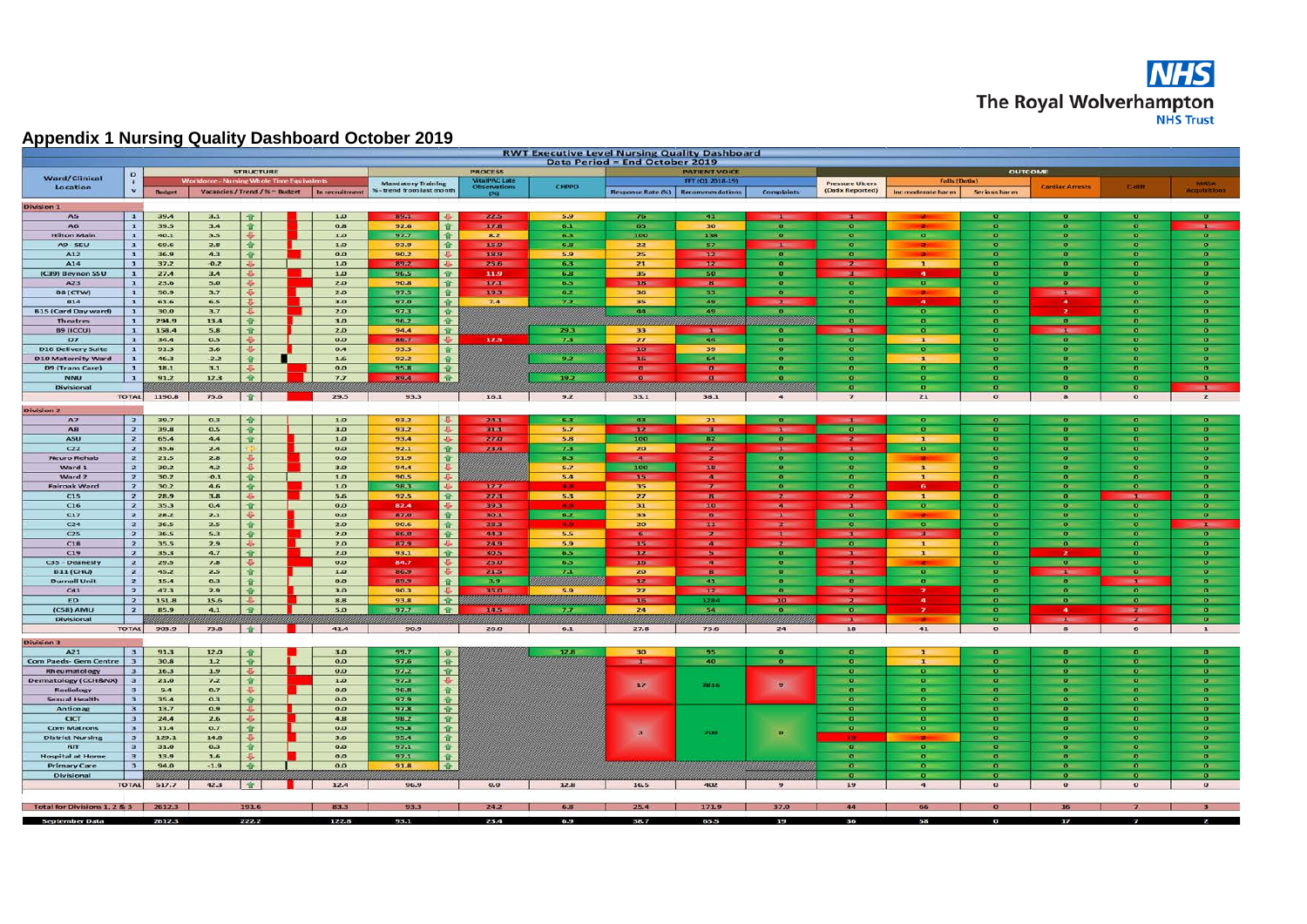| <b>Budget</b>                | Total nursing and HCSW funded establishment for clinical location - Band 2-7                     |                                                                               |                | Not applicable |        |                         |  |  |
|------------------------------|--------------------------------------------------------------------------------------------------|-------------------------------------------------------------------------------|----------------|----------------|--------|-------------------------|--|--|
| <b>Total Vacancies</b>       | The total vacancies at the time of report = number recruited added with open vacancies           | Vacancies: trend arrow v. previous month: bar graph % over v. under recruited |                |                |        |                         |  |  |
| No. recruited                | All known appointments made through recruitment - these staff are not yet in post<br>equivalents |                                                                               |                | 3-5 wte        | >5 wte | <b>Over Recruitment</b> |  |  |
| <b>Vacancies Open</b>        | The number of positons which are awaiting appointment and not appointed to at interview          | Not applicable                                                                |                |                |        |                         |  |  |
| <b>Mandatory Training</b>    | Percentage of all training mandatory requirements completed for each clinical location           | >95%                                                                          | 90% - 95%      | <90%           |        |                         |  |  |
| <b>Late Observations</b>     | Percentage of patient observations not completed in time, against VitalPAC parameters            | $0\% - 5\%$                                                                   | 5% - 10%       | >10%           |        |                         |  |  |
| <b>CHPPD</b>                 | An equation for the cost of patient care per (total hours of care delivery/bed occupied)         | >6                                                                            | 5-6            | <5             |        |                         |  |  |
| FFT - Response Rate          | Friends and Family Test - patient experience feedback by the volume of patient responses         |                                                                               |                |                | < 20%  |                         |  |  |
| <b>FFT - Recommendations</b> | Friends and Family Test - from the patient response rates, how many would recommend care at RWT  | >90%                                                                          | 80% - 90%      | <80%           |        |                         |  |  |
| <b>Complaints</b>            | Total number of complaint received for the clinical location/ward                                |                                                                               | Not applicable |                |        |                         |  |  |
| <b>Pressure Ulcers</b>       | Number of pressure injuries as reported on Datix (sample date - circa 10th day of new month)     |                                                                               |                |                |        |                         |  |  |
| <b>Falls</b>                 | Number of falls as reported on Datix (sample date - circa 10th day of new month)                 |                                                                               |                |                | >3     |                         |  |  |
| C-diff                       | Number of clostridium difficile incidences (as reported by Infection Prevention)                 |                                                                               | Not applicable | ≥1             |        |                         |  |  |
| <b>MRSA</b>                  | Number of MRSA acquisitions per month (as reported by Infection Prevention)                      |                                                                               | Not applicable | >1             |        |                         |  |  |